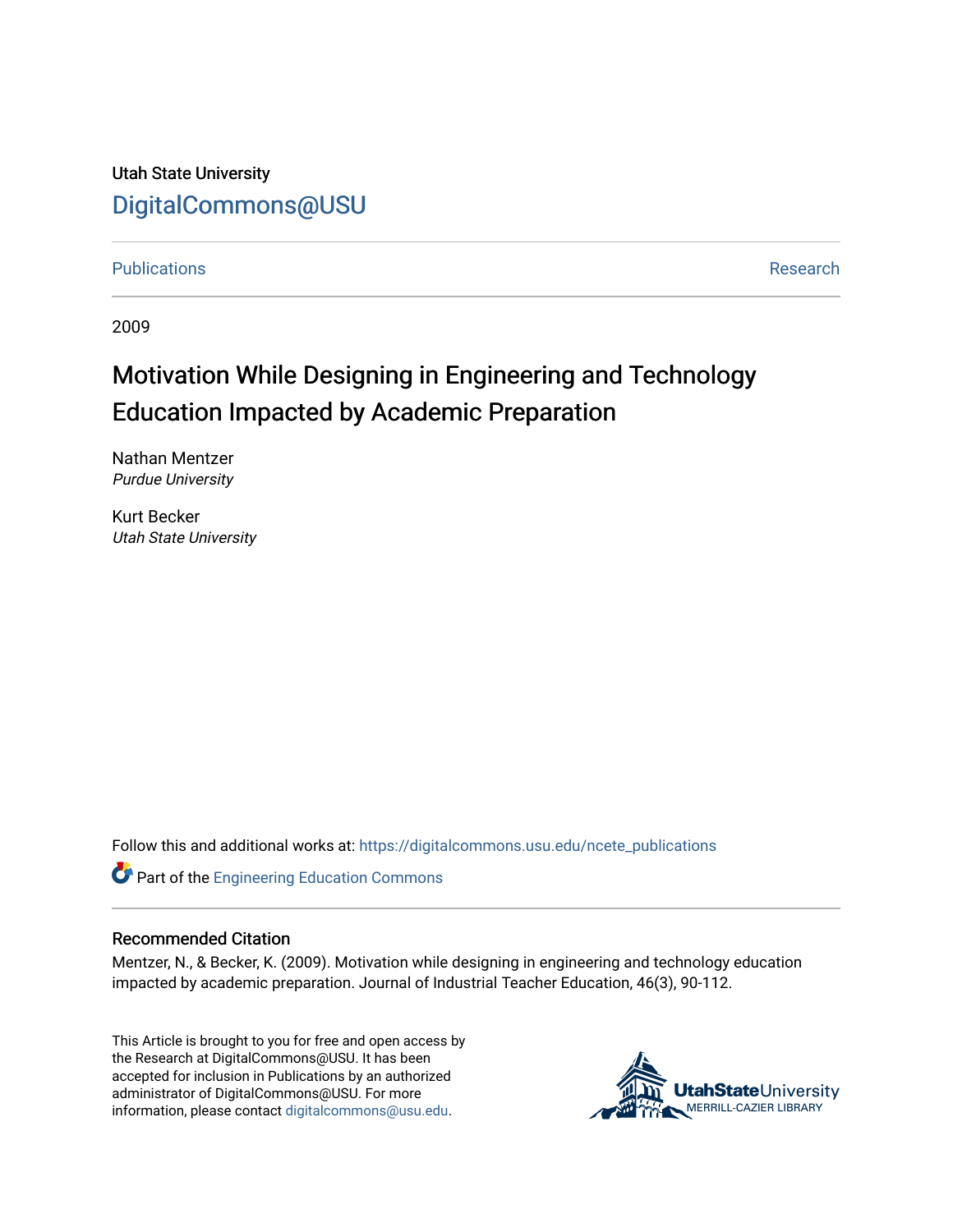# **Motivation while Designing in Engineering and Technology Education Impacted by Academic Preparation**

Nathan Mentzer Purdue University

Kurt Becker Utah State University

#### **Abstract**

The purpose of this study was to determine if high school students' academic preparation was correlated with change in motivation during an engineering design challenge. The research was conducted in a high school classroom in which elements of engineering design were taught in a technology education context to eleventh-grade student from diverse academic backgrounds (measured by grade point average [GPA]). Participant motivation was assessed by the California Measure of Mental Motivation (CM3). The CM3 measures student motivation to apply critical thinking skills and reasoning to solve problems in five subscales: mental focus, learning orientation, creative problem solving, cognitive integrity, and scholarly rigor.

Findings of this study suggested that knowledge of students' GPA served as a predictor of student motivation. With the exception of the mental focus subscale, growth over time was not related to GPA. Change across multiple time points in the other four subscales of learning orientation, creative problems solving, cognitive integrity, and scholarly

Volume 46 Number 3 2009

90

Nathan Mentzer is an Assistant Professor at Purdue University. He can be reached a[t nmentzer@purdue.edu.](mailto:nmentzer@purdue.edu)

Kurt Becker is a Professor and Department Head at Utah State University. He can be reached at **kurt.becker@usu.edu**.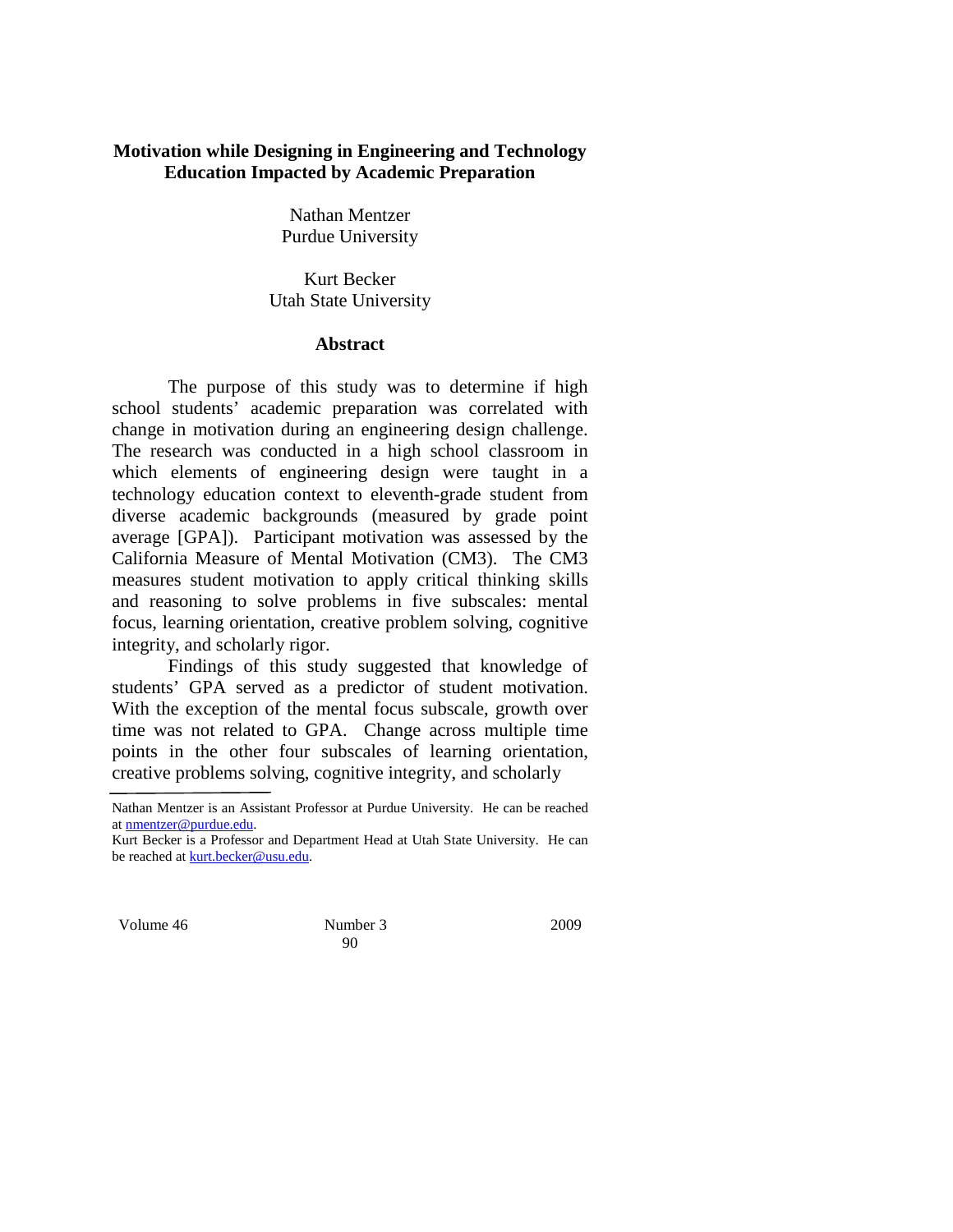rigor did not show significant correlation with mathematics, science or communication GPA.

# **Introduction**

High school technology education has developed a reputation for providing service to an academically diverse student body under the umbrella of general education. Technology education provides an opportunity to integrate academic material in real problem solving challenges (International Technology Education Association, 2000). Students who excel in the academic areas of mathematics, science and communications find technology education a domain where their strengths are valued. Students who struggle through traditional academic material find context and relevance in technology education courses that may spur excitement and perseverance (Lewis, 2004). In contrast, the study of engineering is intimately related to science and mathematics (Katehi, Pearson, & Feder, 2009). High school students engaged in the study of engineering are often the most successful academically. These students tend to have been high achievers in the core academic content areas.

As the field of technology education considers integration and implementation of engineering (the central focus of which is design), attention must be given to the impact on all students. Will only highly motivated and successful students demonstrate gain in courses where engineering and technology intersect? What will happen to less academically prepared students who traditionally enroll (and succeed) in technology education courses? Will technology education effectively exclude a large subset of the student body by incorporating engineering design principles based challenging core academic areas?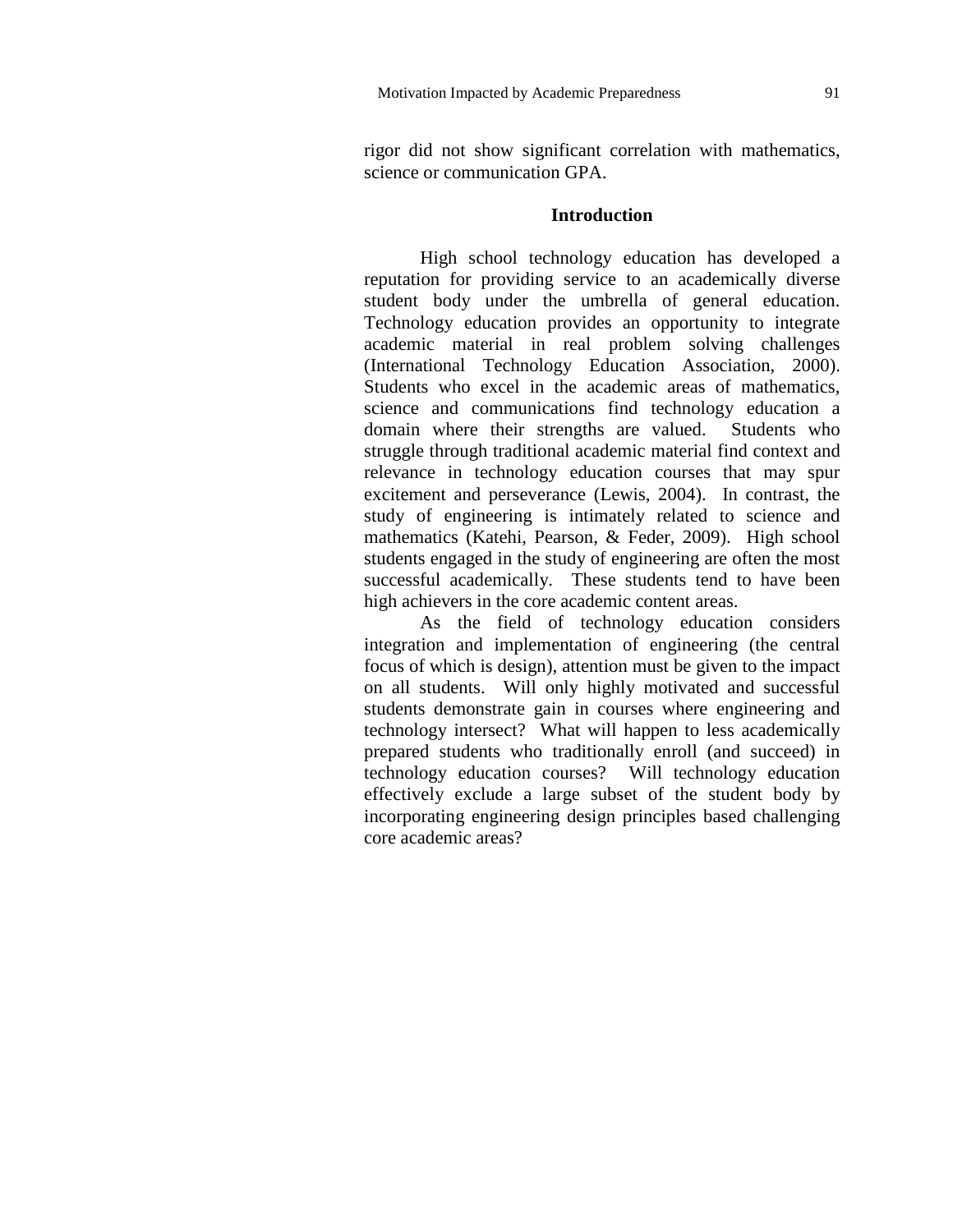Motivation and student learning have a dynamic and complex relationship. "The challenges of learning for today's world require disciplined study and problem solving from the earliest grades. To meet the challenges, learners must be motivated to pay attention, complete assignments, and engage in thinking" (Bransford, Brown, & Cocking, 2000, p. 280). Students enter classrooms with a broad range of motivation. Student's motivation has the potential to increase or decrease over time impacted by many factors including the learning experiences in class.

"Challenges, however, must be at the proper level of difficulty in order to be and to remain motivating: tasks that are too easy become boring; tasks that are too difficult cause frustration" (Bransford, et al., 2000, p. 61). Vygotsky suggested appropriate learning experiences fall within a student's *zone of proximal development* (ZPD). This zone represents the difference between a student's individual capability and the student's potential with support from peers or teachers. Maintaining learning experiences in mixed courses of students challenges the educator to deliver developmentally appropriate materials for a wide range of student needs.

According to the STL (*Standards for Technological Literacy: Content for the Study of Technology* (International Technology Education Association, 2000), technological literacy is important for all students, and therefore technology education students represent a broad range of academic backgrounds. Thus, it is essential to understand how engineering design challenges affect all students from low to high achievers. If the pedagogical implementation of engineering design challenges is only successful for the highest achieving students, a disservice will be provided to students who are academically less prepared. Therefore, the following research question framed this inquiry: Does a student's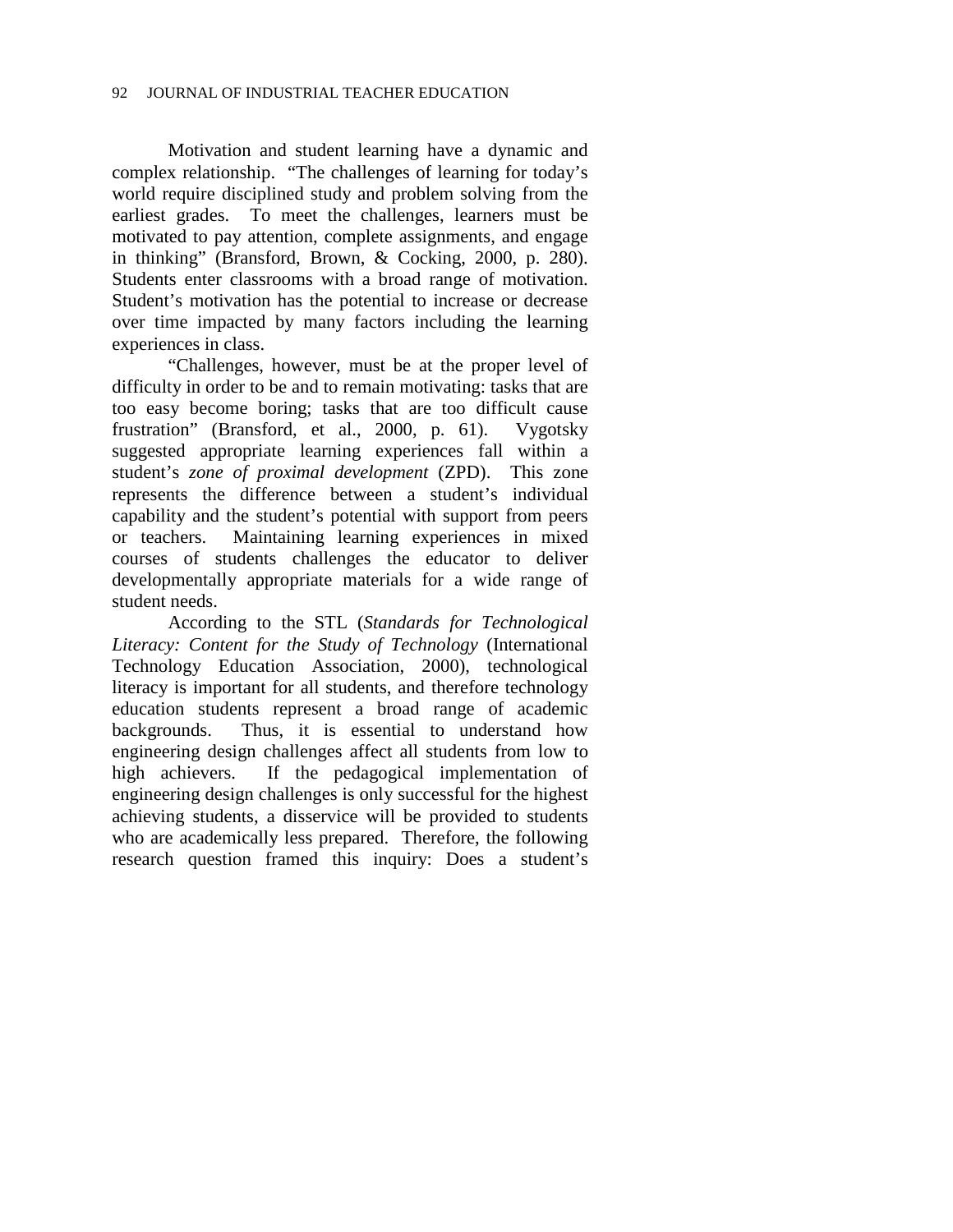academic preparation correlate with the individual's change in motivation during an engineering design challenge? If growth in student motivation is uncorrelated with an indicator of student success in school, infusing engineering concepts into technology education is likely to be successful for all students, which is consistent with the mission of ITEA as identified in *Technology for All Americans (International Technology Education Association, 1996)*.

# **Motivation**

The authors reviewed nine studies that have been published in the past 15 years and focus on the efficacy of engineering design challenges. These studies were concerned with change in motivation among learners in elementary schools, secondary schools, and the college years (Dally & Zhang, 1993; Dunlap, 2005; Griffith, 2005; Lentz & Boe, 2004; Ricks, 2006; Rogers, 2005; Romero, Slater, & DeCristofano, 2006; Roselli & Brophy, 2006; Weir, 2004). In these studies, motivation was assessed using a variety of instruments including course evaluations, surveys, instructor perceptions, and self-efficacy scales. Each study comparing a traditional teaching model to a teaching model employing elements of engineering design challenges showed improvement among students experiencing the engineering design approach. Four of the nine studies reported statistically significant gains ( $p < 0.05$ ). Though improvement was demonstrated, these studies did not disaggregate the data by previous levels of academic performance in order to identify differential effects on more (or less) academically prepared learners.

The construct measured in this study was the motivation to apply critical thinking and reasoning skills to solve problems. The California Measure of Mental Motivation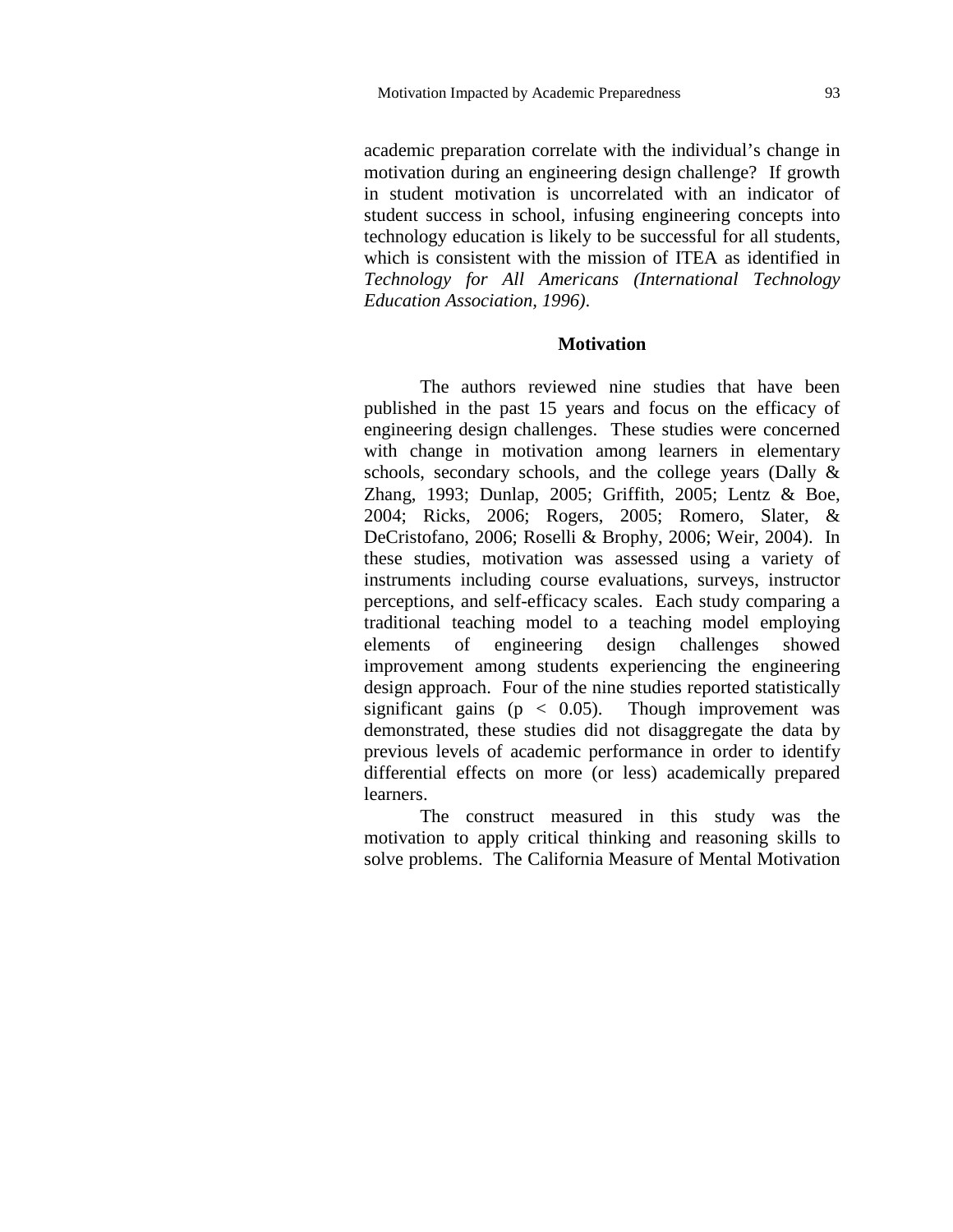(CM3) was selected after consulting with the publisher, Insight Assessment. The CM3 measures a student's motivation to apply critical thinking skills and reasoning to solve problems. Five areas were assessed, as explained by Insight Assessment:

1. Mental Focus/Self-Regulation: The person scoring high in mental focus is diligent, focused, systematic, task-oriented, organized, and clear-headed.

2. Learning Orientation: A person scoring high in learning orientation strives to learn for learning's sake; they value the learning process as a means to accomplish mastery over a task. These individuals are eager to engage in challenging activities. They value information and evidence gathering, recognize the importance of giving reasons to support a position, take an active interest and are engaged in school.

3. Creative Problem Solving: The person scoring high in creative problem solving is intellectually curious, creative, has a preference for challenging and complicated activities, and is imaginative, ingenious, and artistic.

4. Cognitive Integrity: Individuals scoring high in cognitive integrity are motivated to use their thinking skills. They are positively disposed toward truth seeking and openmindedness.

5. Scholarly Rigor: Scholarly rigor is the disposition to work hard to interpret and achieve a deeper understanding of complex or abstract material. A person with a high score on this scale exhibits a strong positive disposition toward scholarly rigor and would not be put off by the need to read a difficult text or to analyze complicated situations or problems. (Insight Assessment, 2007b)

Validity and reliability of the CM3 instrument were considered during the instrument selection process. Reliability has been computed using the Cronbach's alpha (refer to Table 1). In addition to reliability assessments, the CM3 has been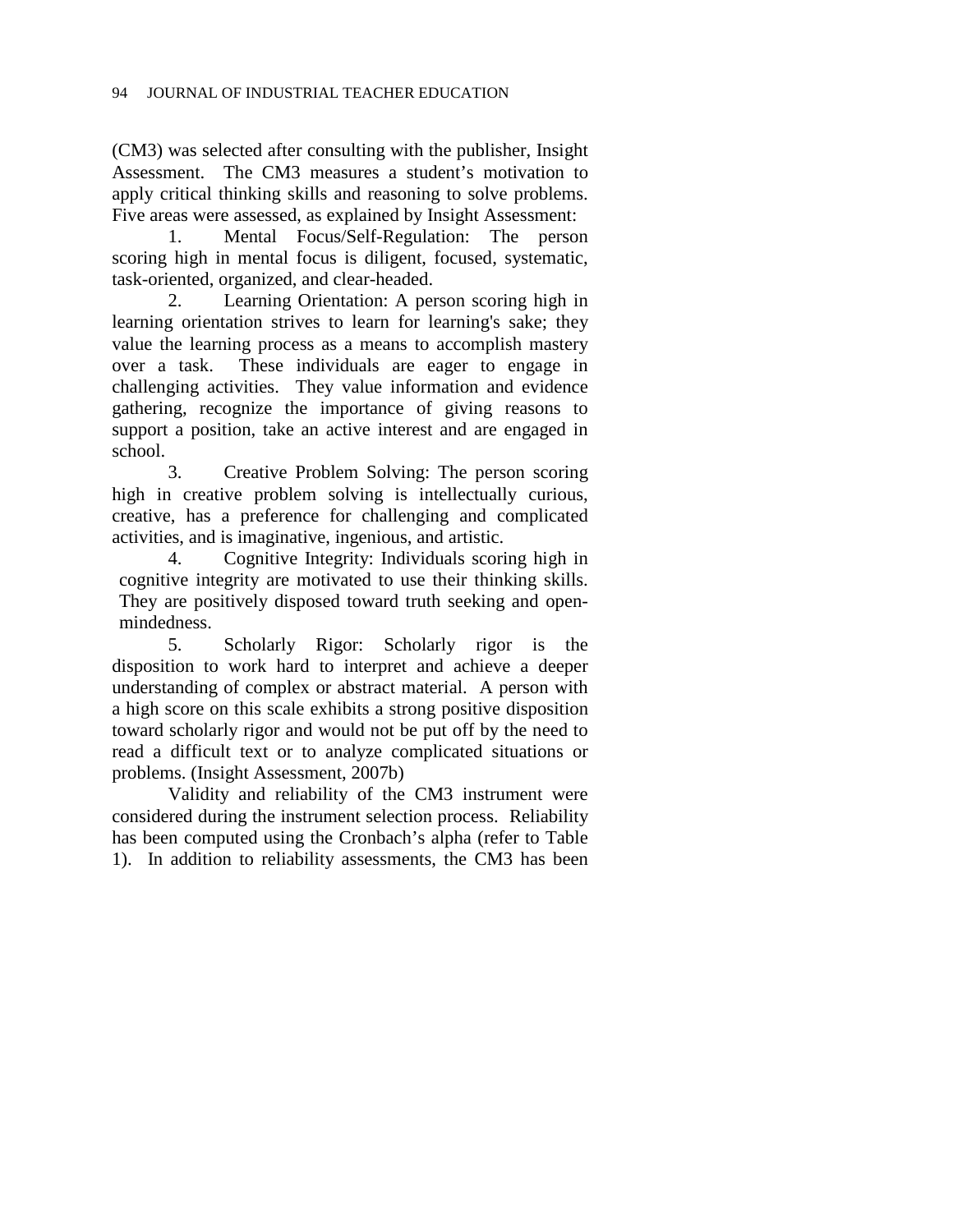studied for its external validity, predictive validity, and discriminant validity. Data supporting the validity is published in the User Manual (Insight Assessment, 2007a, pp. 25-30).

#### Table 1

*Cronbach's Alpha Coefficient for CM3*

| Focus area               | Cronbach's alpha |
|--------------------------|------------------|
| Learning orientation     | $.79 - .83$      |
| Creative problem-solving | $.70 - .77$      |
| Mental focus             | .79 - .83        |
| Cognitive integrity      | $.53 - .63$      |
| Scholarly rigor          | NА               |

(Insight Assessment, 2007a, p. 27)

# **Research Site**

An eleventh grade high school course was identified which included an academically diverse array of students and provided a semester-long engineering design challenge. This team taught course was described in the syllabus:

> This course will introduce many concepts of engineering and the designing of systems.… The labs will provide a bridge between what we learn in the classroom to practical applications in a real world setting. We will apply technology, and the skills we have learned in math, science and communication to several major projects.

This research setting provided student experiences in technology education focused on fabrication, as well as an understanding of the underlying science and math principles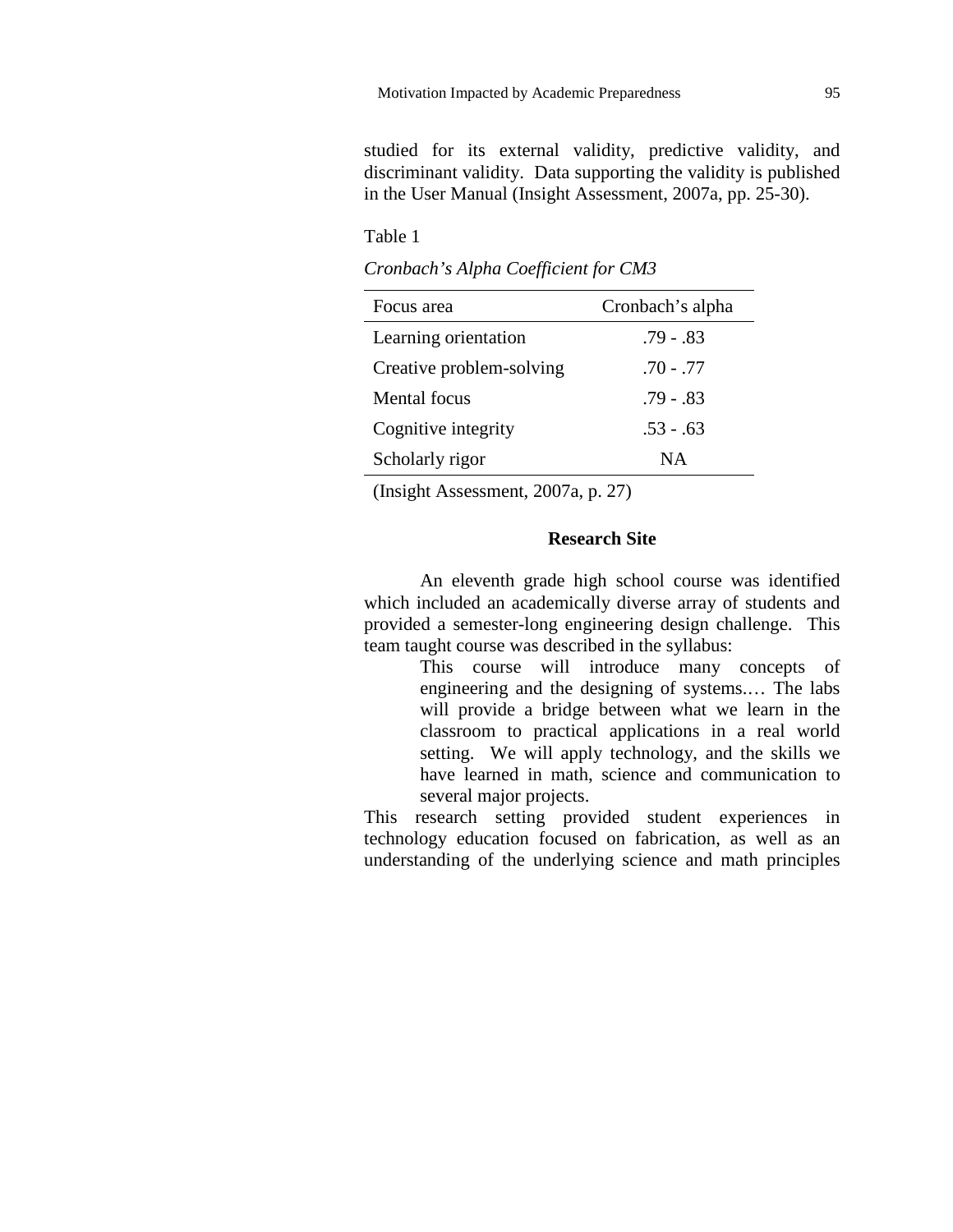governing the physical world to enable them to design systems and components.

*For purposes of this research, an engineering design challenge was defined as a team based activity in which students engage in solving a real world problem. In this engineering design challenge, mathematical models were developed to understand the behaviors of systems. The data extracted from manipulating models served to guide experimentation. Design decisions were made based on model and experimental results.*

During the fall semester, teachers provided a foundational knowledge base for the spring term. Students participated in hands-on learning experiences which represent an intersection of technology education and applied physics. For example, students learned physics concepts such as motion, forces, electricity, magnetism and simple machines, as well as technology content such as welding, machining, mechanical fastening, and metal working processes. The concluding projects (1/10 scale model and mini-frame with jig) in the fall term set the stage for design and fabrication of a solution to the engineering design challenge that officially began with the spring term.

The spring term was initiated by assembling teams and focusing on defining the engineering design problem. The problem included the design and fabrication of an ultra efficient competitive electric race car following the Electrathon American design constraints (2007). Teams of students started the engineering design challenge by refining their design based on the  $1/10^{th}$  scale model of an electric car and driver. Then teams of 2 to 6 students designed, modeled, and built their full size Electrathon vehicle. Constraints were imposed by the Electrathon rule book and local facilities. Designs were optimized for minimal weight, tire scrub, air resistance, and other characteristics. Analysis was incorporated into the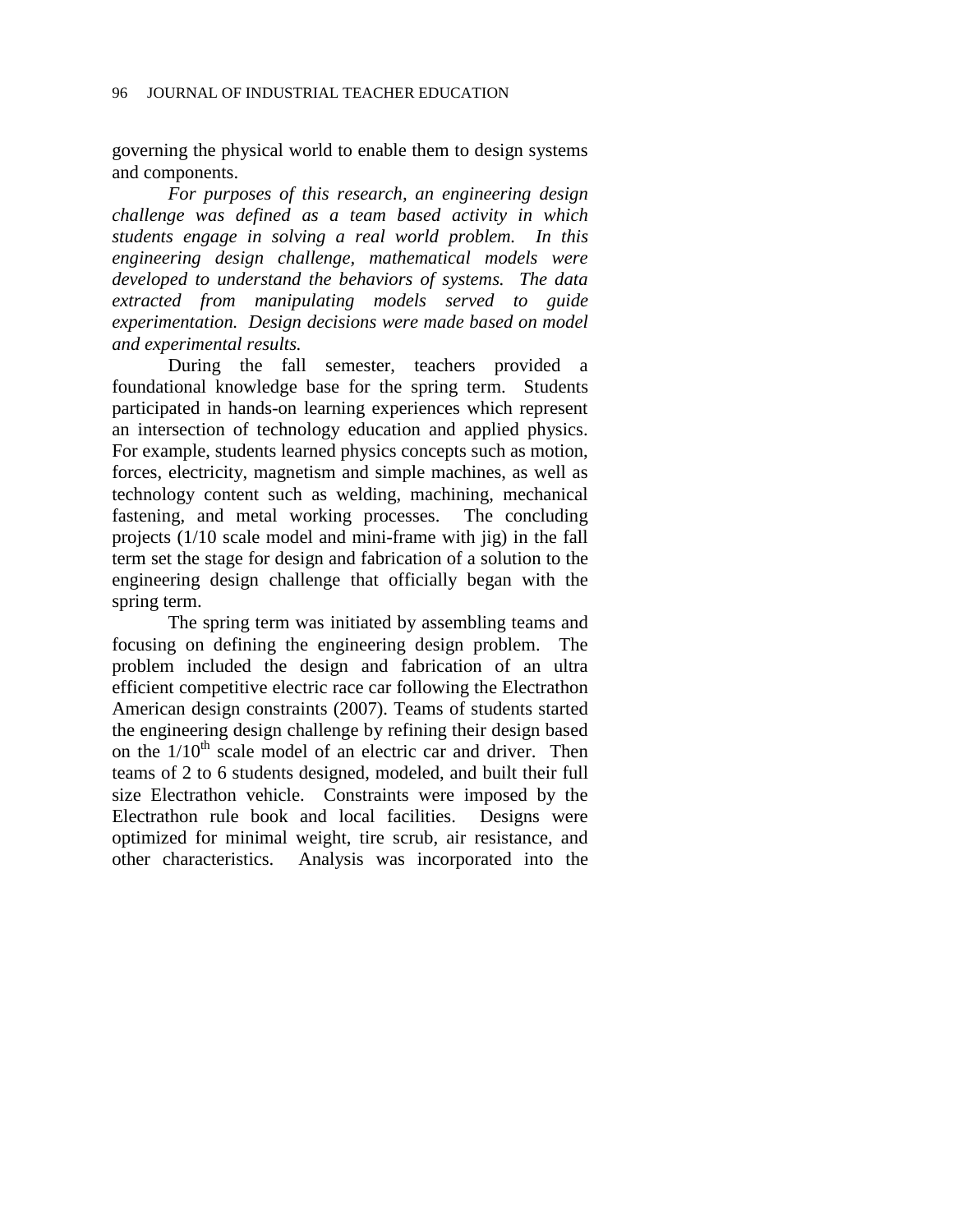modeling in the form of model car wind tunnel testing, gear ratio calculation, power demand calculation, and ratios of battery life to distance traveled. Understanding of these parameters had been developed in the fall term by building and testing smaller projects such as magnetic levitation cars and calculating horsepower capacity of a student built electric motor.

#### **Participants**

The sample included 28 regular education students who completed the course. Female enrollment was 10.7% (n=3). Of the students who chose to report ethnicity,  $75.0\%$  (n=21) were Anglo American or Caucasian; 3.6% (n=1) Hispanic, Latino, or Mexican American, 3.6% (n=1) Native American and 17.9% (n=5) reported mixed or other. The proportion of students not reporting as Anglo American/Caucasian was 3.1% higher than the school statistic of 21.9% and comparable to the national demographic of 24.9% (U.S. Census Bureau, 2000). Cumulative GPA had an overall mean of 2.24 on a scale of 0-4. Cumulative GPA ranged from 1.00 to 3.75 and had a standard deviation of 0.80. Participants serviced by special education accommodations were not considered in this analysis.

### **Methods**

The research question for this study was to identify potential correlations between a student's academic preparation and the individual's change in motivation during an engineering design challenge. To address this research question, a repeated measures correlation study was conducted in which data were gathered on student motivation at three points during the academic year. Trends and changes during the year were compared to an indicator of each student's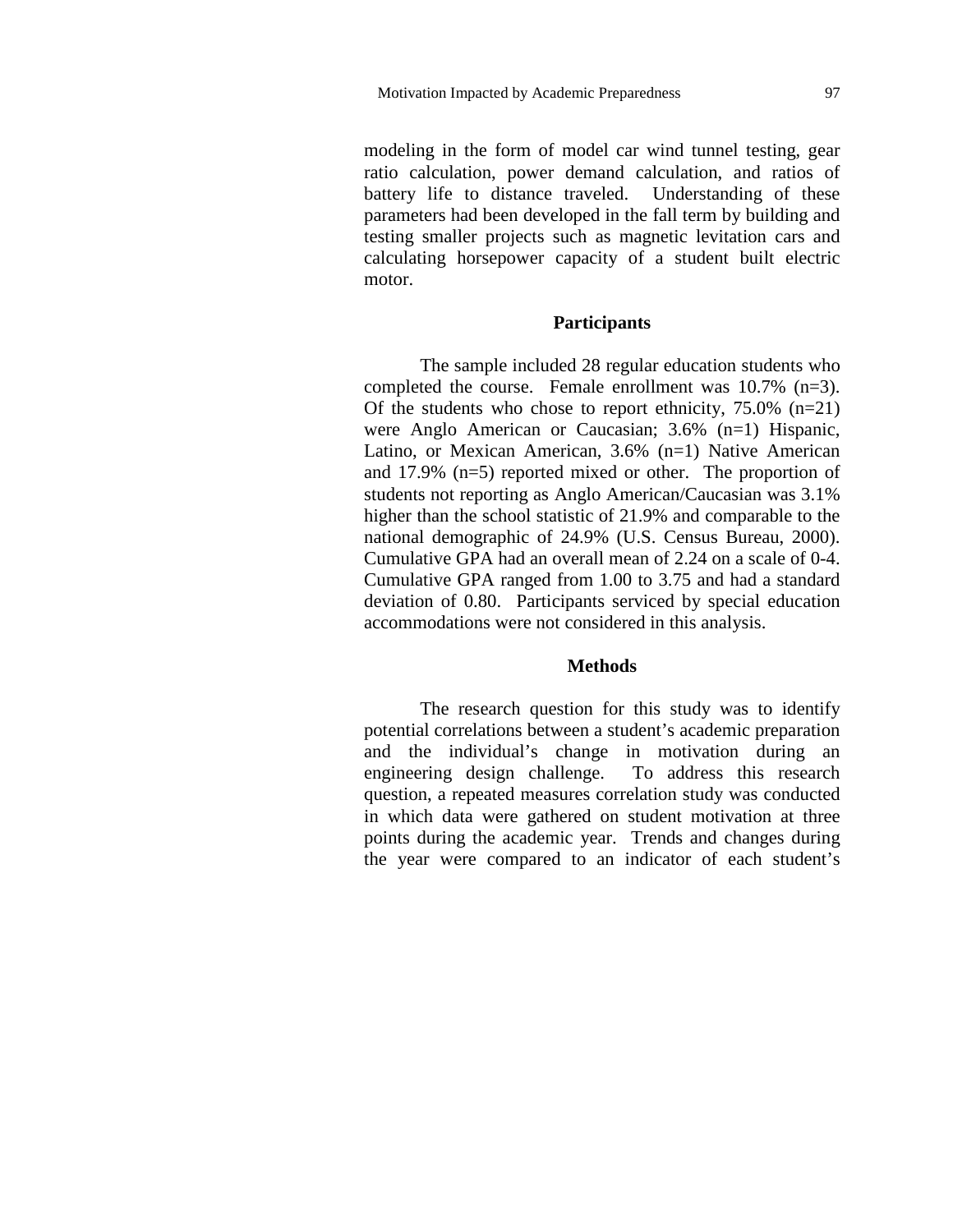academic preparation.

Data analysis was conducted using longitudinal multilevel modeling techniques. This analysis allowed multiple predictor variables to be analyzed in this repeated measures design for prediction of motivation. "…Applications of multilevel models are longitudinal research and growth curve research, where a series of several distinct observations are viewed as nested within individuals…" (Hox, 2002, p. 1). Predictor variables included high school grade point averages for core academic areas (science, mathematics, and communications), time, section, and demographic information.

In the modeling process, the main effects of predictors were considered in addition to their interactions with time. Interactions between main effects were analyzed including the effect of academic preparation and time. Slopes and intercepts of main effects and interactions were interpreted. This analytic modeling strategy facilitated an understanding of relationship between a student's academic history and changes in motivation during an engineering design challenge.

A main effects only model was created and tested against a main effects model that included interactions of time and each predictor. Significance testing was conducted using likelihood ratio tests comparing the models using *R*. Modeling was conducted with R software version 2.7.0 and the linear mixed-effects models package version 0.99875-9 (Bates, Maechler, & Dai, 2008). Significant interactions were included in a model which was then reduced in a top-down approach. A reduction technique was employed where the least significant predictors were removed one at a time. Each model iteration was compared to the previous model using likelihood ratio test to determine if it was statistically different. This process was employed for each of the five CM3 motivation subscales. First-level units were repeated measures within individual study participants. Data from 83 mental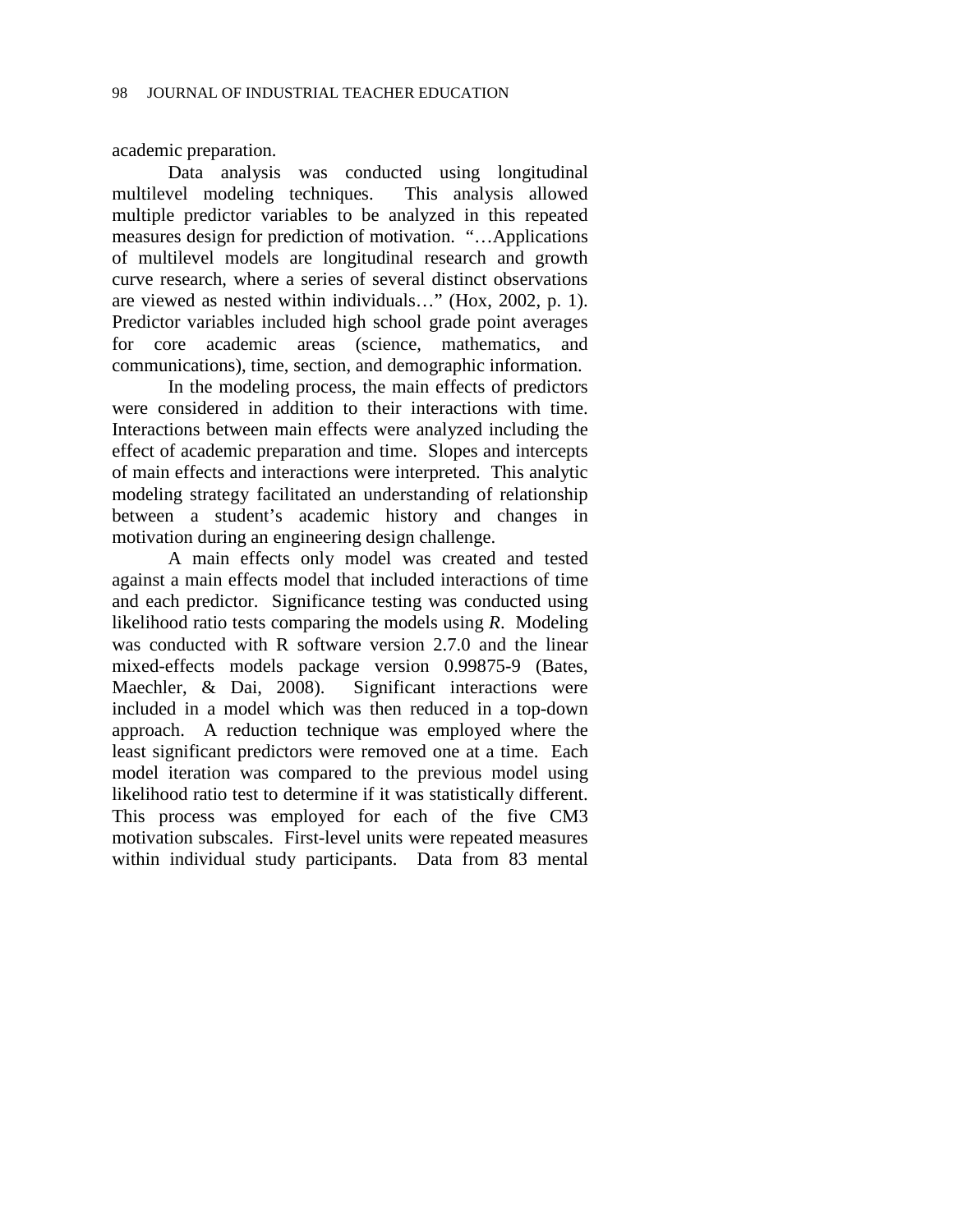motivation tests were considered for analysis. Second-level units were 28 participants in this study. In the hypothesized models, individuals and time are declared random effects to assess variability among individuals within time points, as well as variability among time points.

#### **Results**

The CM3 measured five subscales of motivation: mental focus, learning orientation, creative problem solving, cognitive integrity, and scholarly rigor. Means for each subscale are presented in Table 2 and 4 of 5, show growth over time. Scales range from 0 to 50 and are interpreted by categorization as shown in Table 3. A two-level, longitudinal, multilevel model assessed the effects of grade point average in mathematics, science, and communication courses, course section, and minority status on mental motivation. It was expected that a potential correlation existed between change indicated by the CM3 and GPA.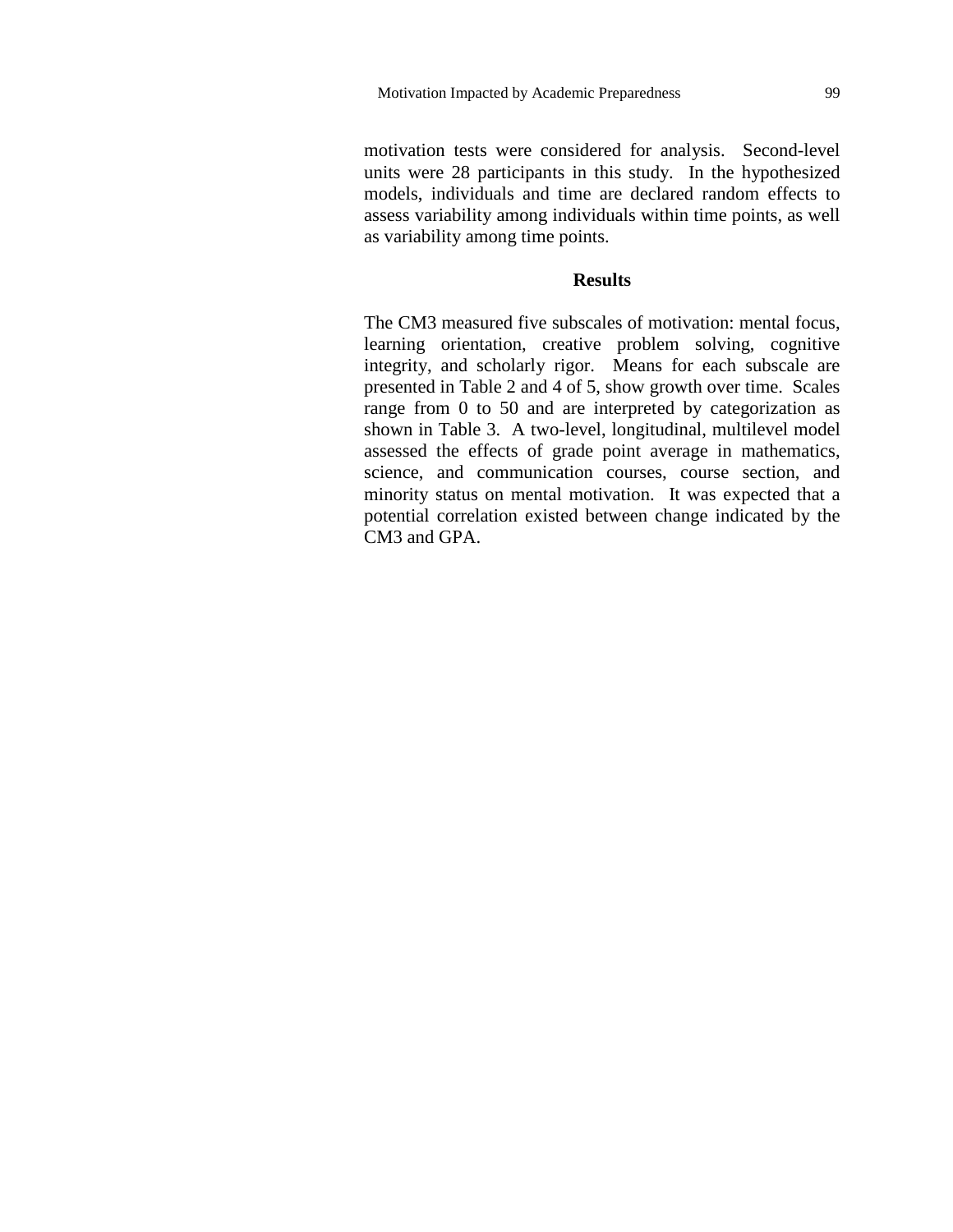|                         | October                   |           | December  |           | April  |           |
|-------------------------|---------------------------|-----------|-----------|-----------|--------|-----------|
|                         | $n=28$                    |           | $n=27$    |           | $n=28$ |           |
|                         | M                         | <b>SD</b> | M         | <b>SD</b> | M      | <b>SD</b> |
| Mental<br>focus         | 28.5<br>$\mathbf{\Omega}$ | 8.23      | 28.0      | 8.27      | 28.50  | 8.27      |
| Learning<br>orientation | 32.4<br>3                 | 5.88      | 32.3<br>0 | 7.75      | 33.96  | 7.92      |
| Creative<br>problem     | 29.7<br>5                 | 8.09      | 32.4<br>8 | 8.53      | 32.29  | 10.03     |
| Cognitive<br>integrity  | 34.1<br>8                 | 6.72      | 33.4<br>4 | 7.24      | 34.93  | 8.68      |
| Scholarly<br>rigor      | 27.7<br>5                 | 4.70      | 28.1<br>5 | 5.62      | 28.11  | 6.01      |
| Average                 | 30.5<br>2                 |           | 30.8<br>9 |           | 31.56  |           |

# Table 2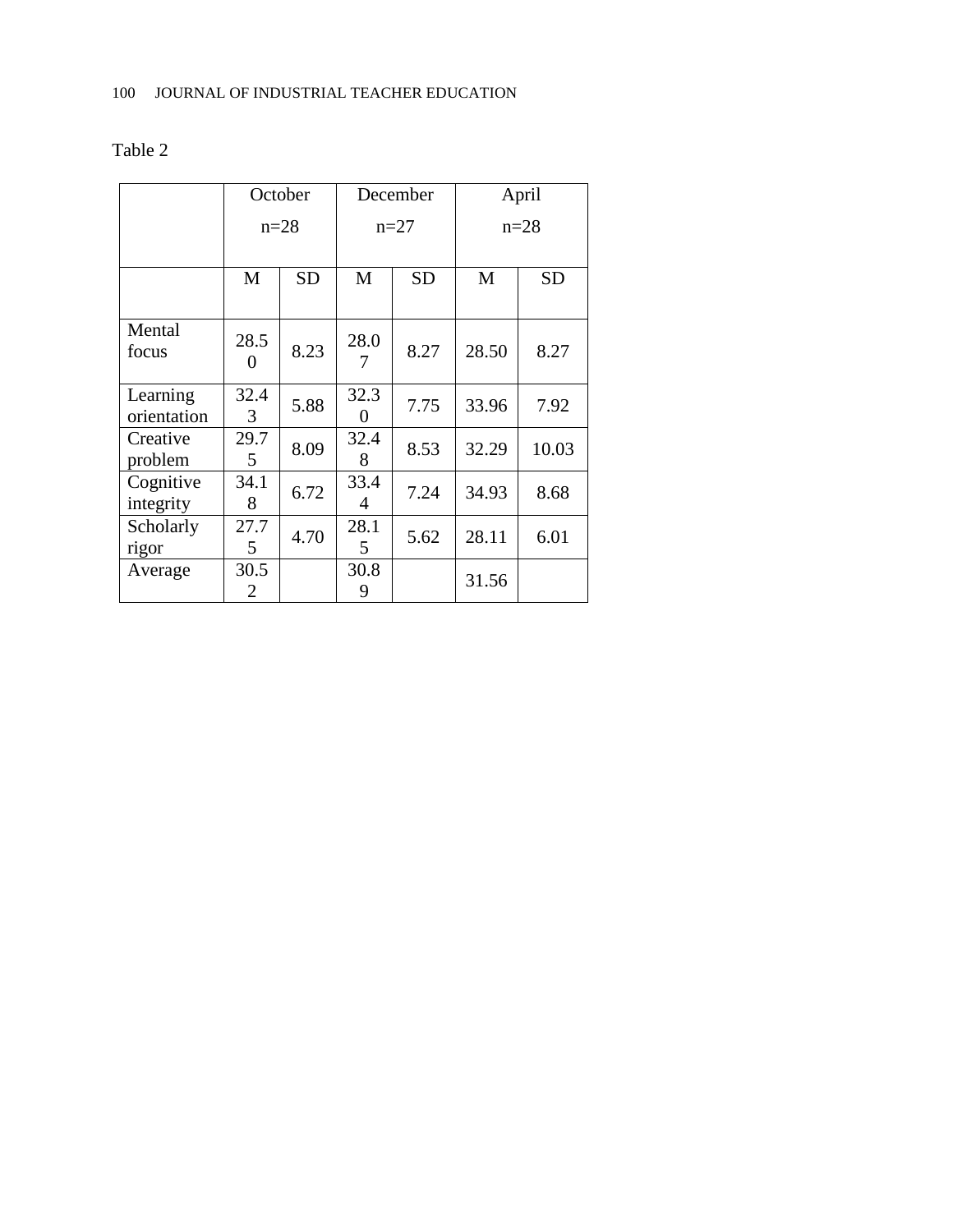#### Table 3

Score Interpretation for CM3

| Score on CM3 scale | Interpretative category |
|--------------------|-------------------------|
| $0 - 9$            | Strongly negative       |
| $10-19$            | Somewhat negative       |
| 20-30              | Ambivalent              |
| 31-40              | Somewhat disposed       |
| 41-50              | Strongly disposed       |

*Note: Table adopted from California Measure of Mental Motivation Score Interpretation Document (Insight Assessment, 2006)*

# *Mental focus*

According to the CM3, a student scoring high in mental focus was diligent, focused, systematic, task-oriented, organized, and clear-headed. Mental focus scores did not significantly increase over time. A full model was developed which included main effects and significant interactions. A parsimonious fixed slope model was reduced from the full model which was not statistically different,  $\left( \frac{1}{2}, N = 83 \right) =$ 518.7– 516.7= 2.0,  $p > 0.05$ . No statistically significant main effects were present in the model.

A significant positive interaction was discovered between time and mathematics GPA. This suggested that students with higher mathematics GPA's tended to gain more over time, illustrated in Figure 1, than did their peers with lower mathematics GPA's. A significant negative interaction was discovered between time and science GPA, as shown in Figure 2. This negative interaction suggested that lower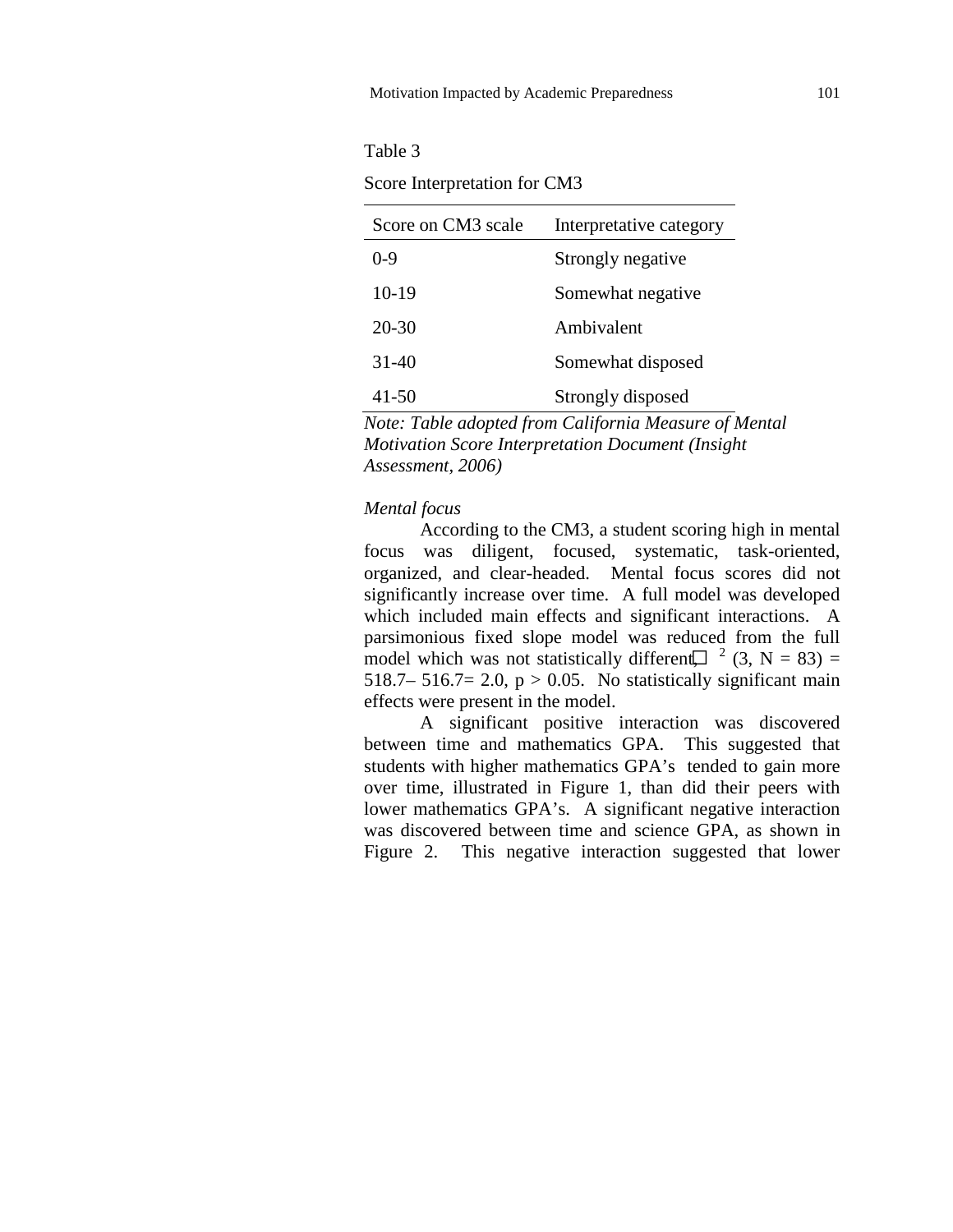

science GPA students tended to gain more over time than did their higher science GPA peers.

Figure 1. Mental focus scores across time points by Mathematics grade point average.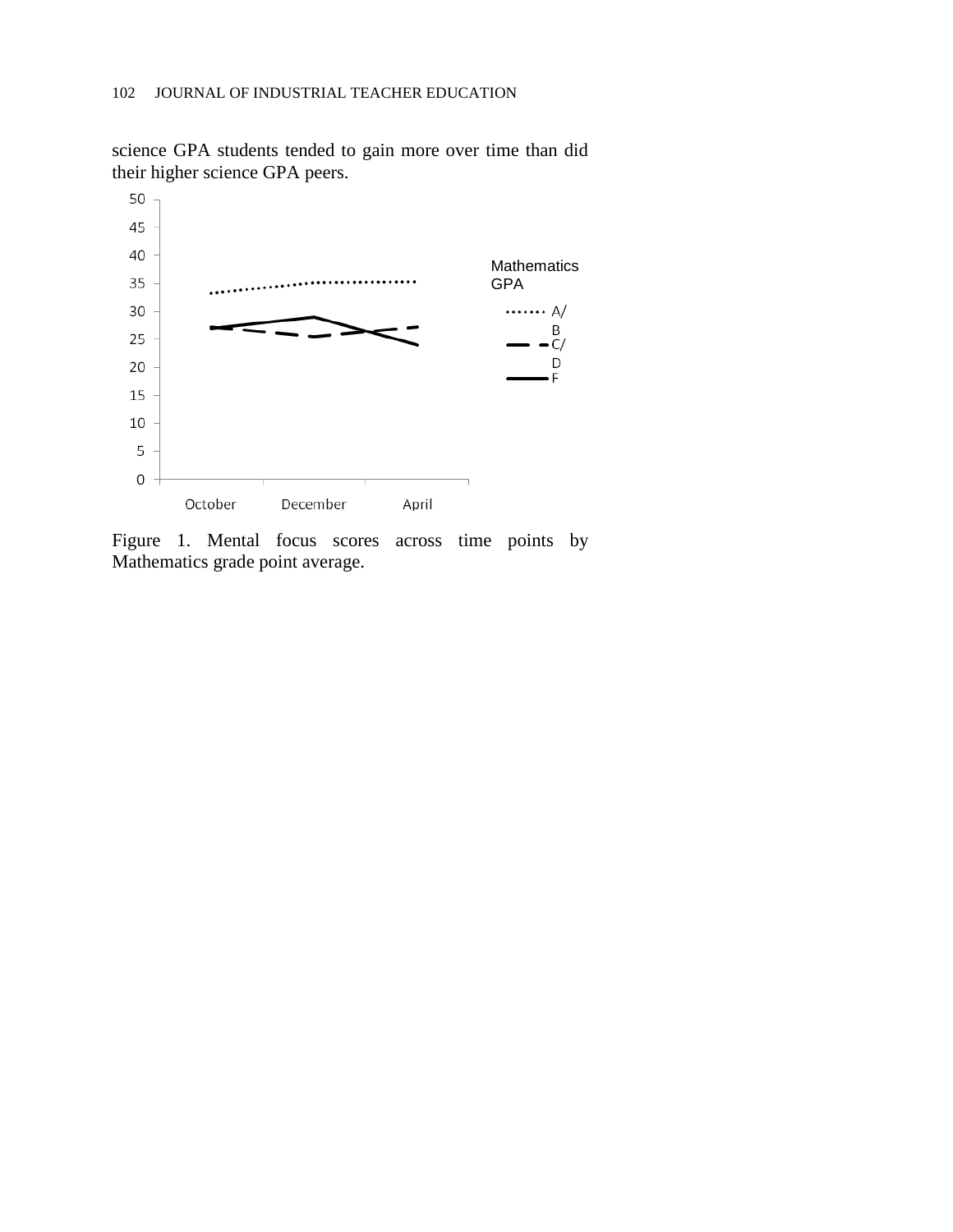

Figure 2. Mental focus scores across time points by Science GPA.

*Learning orientation*. A student scoring high in learning orientation was motivated by the desire to increase knowledge and skill base as published with the CM3. Learning orientation scores did not significantly change over time. A parsimonious random slope model was reduced from the main effects only model which was not statistically different $\Box$ <sup>2</sup> (4, N = 83) =  $530.1 - 531.5 = 1.4$ , p > 0.05. No statistically significant main effects were included in this model. No significant interactions were discovered with any predictor and time, which indicated no significant change over time related to student GPA.

*Creative problem solving*. According to the CM3, a student scoring high in creative problem solving had a tendency to approach problem solving with innovative or original ideas and solutions. Creative problem solving scores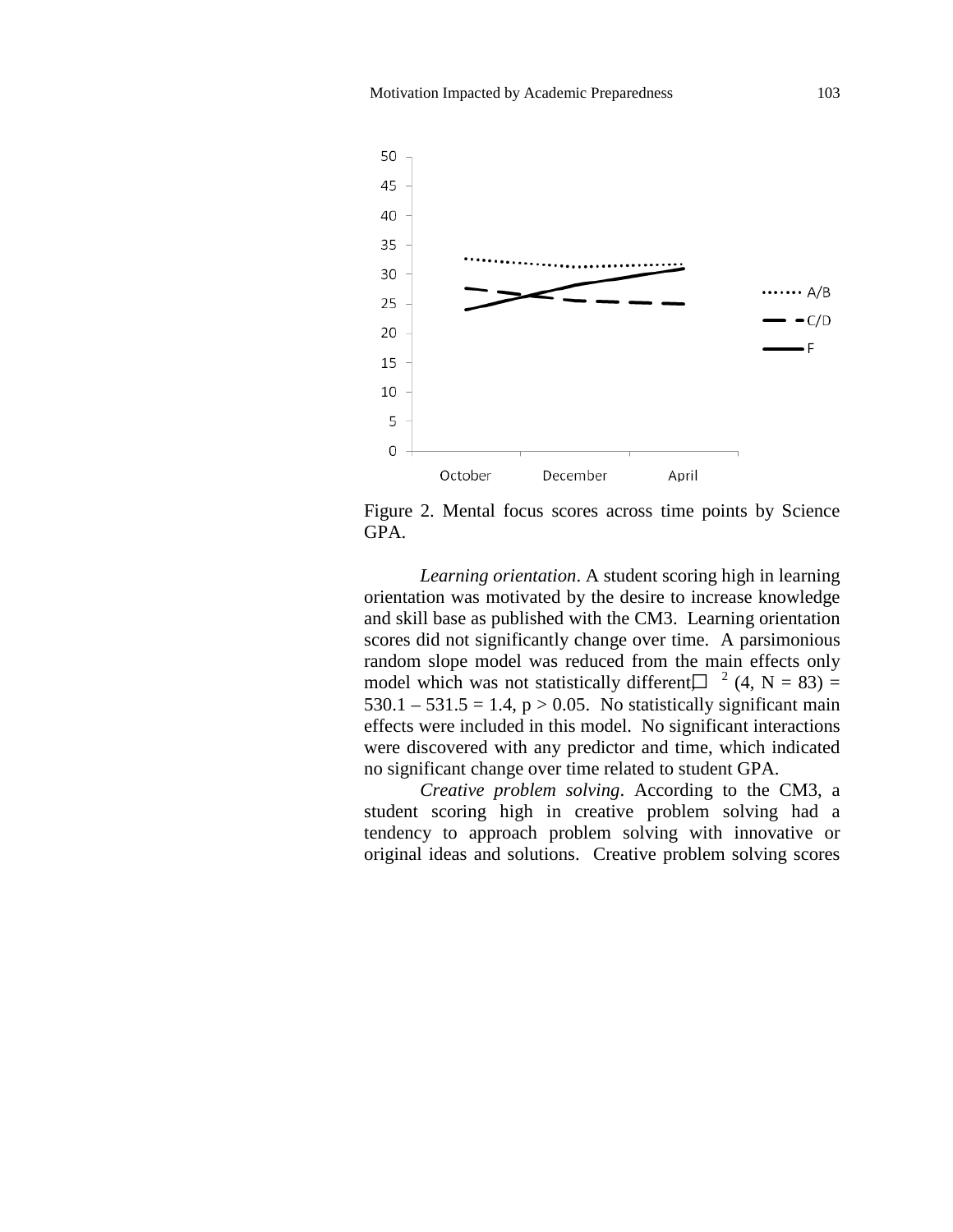increased significantly over time. A parsimonious random slope model was reduced from the main effects only model which was not statistically different,  $\Box^2$  (3, N = 83) = 530.3–  $527.2 = 3.1$ ,  $p > 0.05$ . The statistically significant main effect in this model was time. Students' GPA's in science and communications improved the model fit significantly but were not statistically significant predictors. No significant interactions were discovered with any predictor and time, which indicated no significant change over time related to student GPA.

*Cognitive integrity.* A student scoring high in cognitive integrity was motivated to use thinking skills in a fair minded fashion, seek the truth, and be open minded. Cognitive integrity scores did not significantly change over time. A parsimonious fixed slope model was reduced from the main effects only model which was not statistically different,  $\vec{\Gamma}$  (6,  $N = 123$ ) = 534 – 531.2 = 2.8, p > 0.05. No statistically significant main effects were included in this model. No significant interaction was discovered with any predictor and time, which indicated no significant change over time related to student GPA.

*Scholarly rigor*. A student scoring high in scholarly rigor tends to work hard to interpret and achieve a deeper understanding of complex or abstract material. Scholarly rigor scores did not change significantly over time. A parsimonious random slope model was reduced from the main effects only model which was not statistically different,  $\Box^2$  (5, N = 83) =  $469.9 - 469.1 = 0.8$ ,  $p > 0.05$ . The statistically significant main effect in this model was GPA in science. Students scoring higher in previous science courses tended to score higher than their peers. No significant interactions were discovered with any predictor and time, which indicated no significant change over time related to student GPA.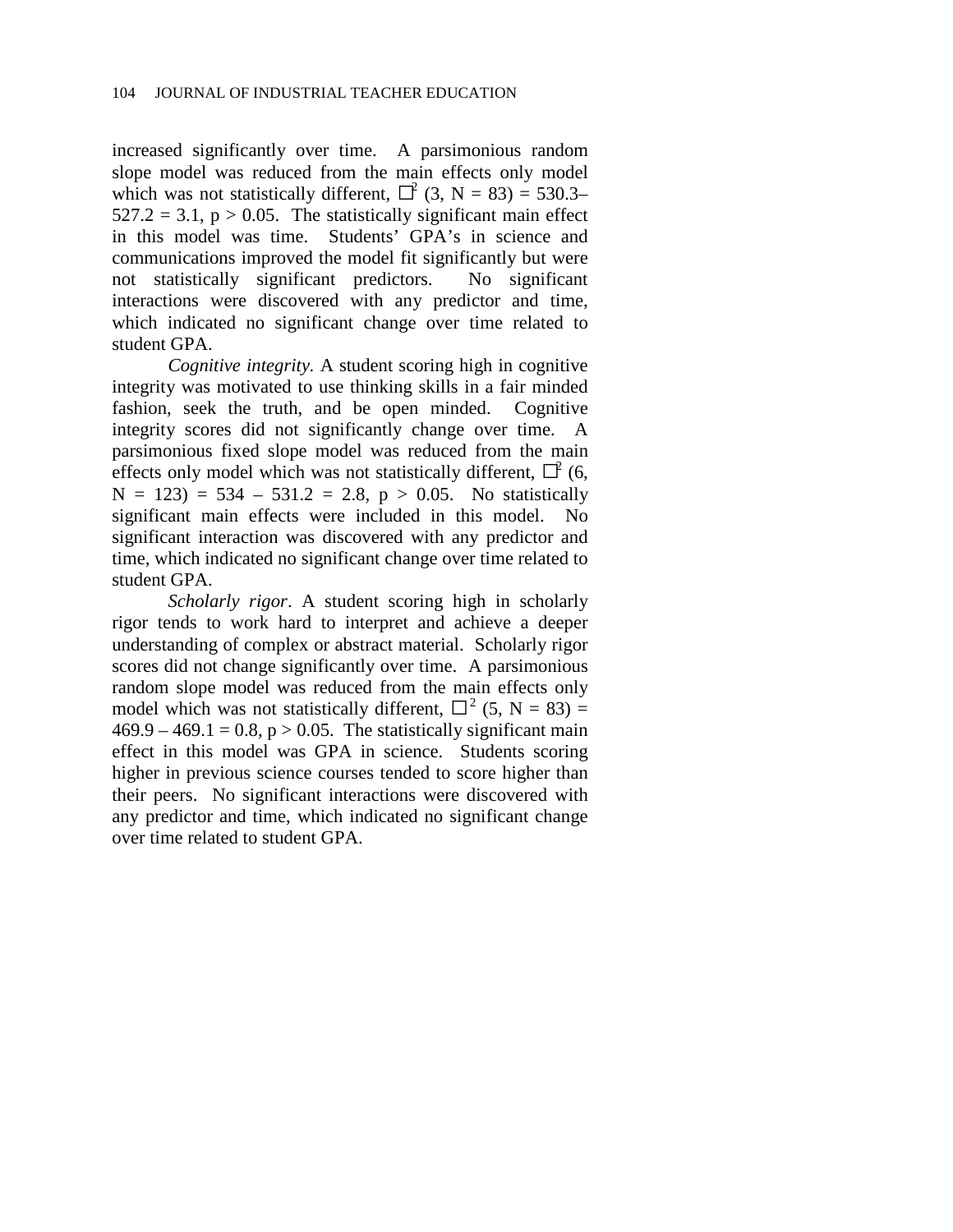#### **Conclusion**

Mental focus changes over time were negatively correlated with science GPA, meaning the initial score differential (between higher and lower science GPA students) was decreased over time. This statistically significant reduction of the mental focus gap between higher and lower GPA students held a practical significance as mid and high GPA students showed a small decrease in mental focus, while low GPA students showed a more dramatic increase in focus over time. In contrast the mental focus gap between higher and lower mathematics GPA students was increased over time indentified in the positive significant interaction between mathematics GPA and time.

Learning orientation and cognitive integrity were not significantly correlated with cumulative GPA or individual GPAs for math, science, or communications. Students began the semester with a score of approximately 32.4 and 34.2 (scale 0-50) in learning orientation and cognitive integrity, respectively. This indicated that students were "somewhat disposed" to desire an increase in their knowledge, skill base, truth seeking, and open-mindedness (Insight Assessment, 2006). Small, but not statistically significant, increases over time were observed. No significant correlations were discovered with GPA or GPA interacting with time. This indicated that, regardless of GPA, students were equally likely to be interested in increasing knowledge and skill with a fairminded perspective. A lack of correlation with GPA and time as an interaction factor indicated that higher achieving students did not change over time differently than their lower achieving counterparts.

Creative problem solving was slightly positively correlated with science GPA. Students with higher GPA in science tended to have a higher creative problem solving score,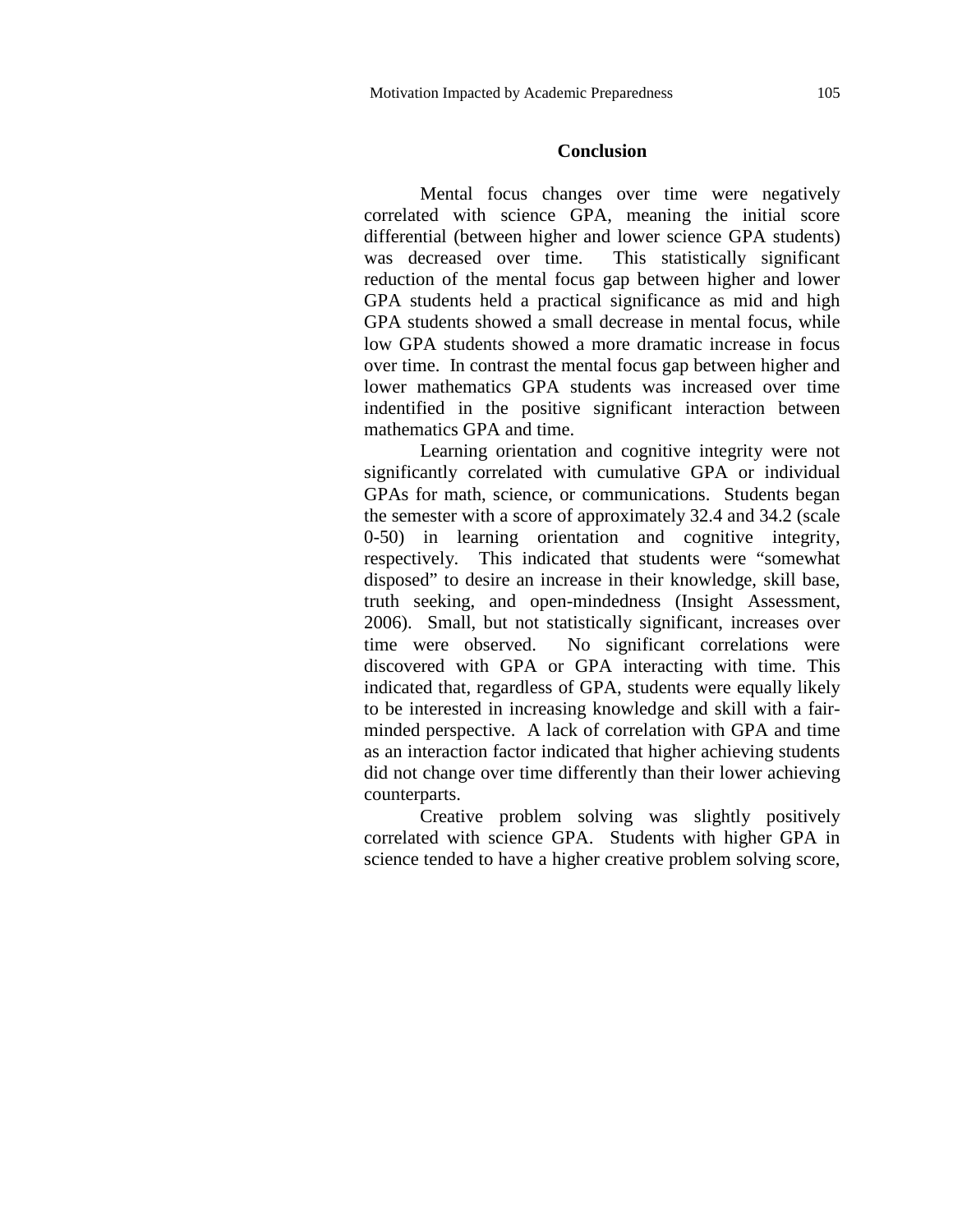approximately 1.9 points (scale 0 to 50) higher per point on the GPA scale. Mean creative problem solving scores in October were 29.75, and statistically significant gains by April yielded a mean of 32.29. While two point gains held questionable practical significance, the average student did transition from "ambivalent" to "somewhat disposed" to having an increased tendency to approach problem solving with innovative or original ideas and solutions (Insight Assessment, 2006). A slight negative correlation was observed with communications GPA, indicating that higher communication GPA students scored lower on creative problem solving. Gains over time were not correlated to any of the GPA data, which indicated that students, regardless of GPA, tended to increase creative problem solving scores over time at a similar rate.

Scholarly rigor was positively correlated with science GPA. Students with a higher GPA in science tended to score higher in scholarly rigor, approximately 2.1 points (scale 0 to 50) higher per point of GPA in science. Change over time was not statistically significant, nor was it correlated with GPA. Thus, student growth, over time, was unrelated to GPA in science, mathematics, or communications. Student mean scholarly rigor scores in October were 27.75 which increased, but not significantly, to 28.11 in April. This indicated that students were "ambivalent" in their disposition to work hard to interpret and achieve a deeper understanding of complex or abstract material (Insight Assessment, 2006).

Supporting the existing literature base (Dally & Zhang, 1993; Dunlap, 2005; Griffith, 2005; Lentz & Boe, 2004; Ricks, 2006; Rogers, 2005; Romero, et al., 2006; Roselli & Brophy, 2006; Weir, 2004), average motivation, measured pre and post did show improvement. In each of the five subscales of mental motivation, mean scores increased with the exception of mental focus which remained constant.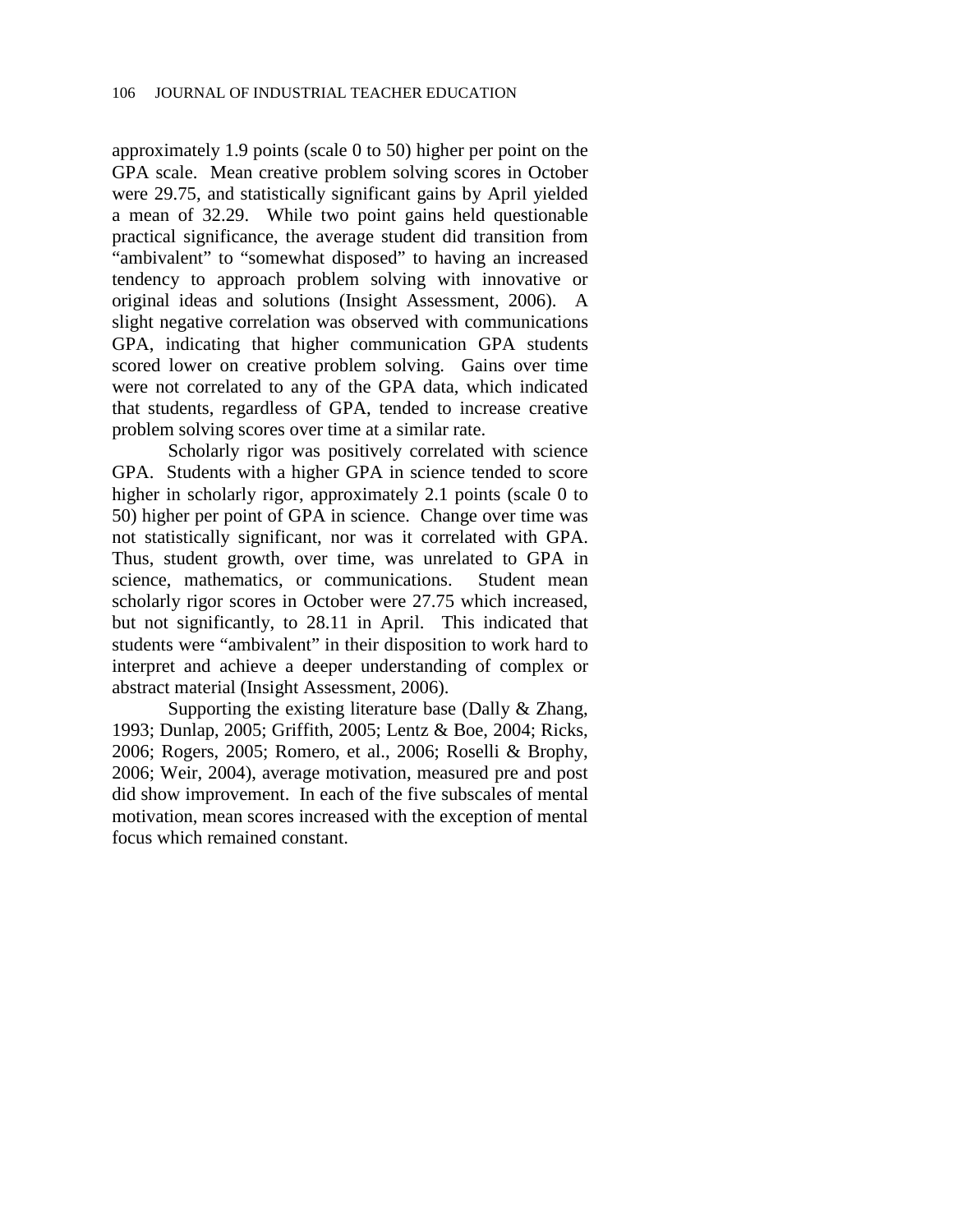#### **Discussion**

As teachers introduce engineering design concepts into their classrooms, consistent with the *Standards for Technological Literacy: Content for the Study of Technology* (International Technology Education Association, 2000), attention should be given to students' motivation. Motivated students tend to be more easily engaged in learning activities and motivation is a desirable student characteristic to develop. Results of this study suggested that student motivation increased during the engineering design activities. However, mental focus is a subscale that presented a unique interaction with time and both science and mathematics GPA. Educators concerned with increasing motivation of students who are struggling may find these results encouraging. While engineering design activities rely on application of science principles, less academic students engaged in these experiences are showing increased focus over time. The Committee on K-12 Engineering Education may have offered an explanation of the results:

> In theory, if students are taught science and mathematics concepts and skills while solving engineering or engineering-like problems, they will be able to grasp these concepts and learn these skills more easily and retain them better, because the engineering design approach can provide real-world context to what are otherwise very abstract concepts. (Katehi, et al., 2009, p. 51)

Data from this study were unable to explain why highly focused students (with higher science GPAs) showed losses over time. This discovery warrants further investigation but suggested that highly academic students were disengaging over time. It may be the case that instruction in this classroom catered to the middle and lower achieving students and was not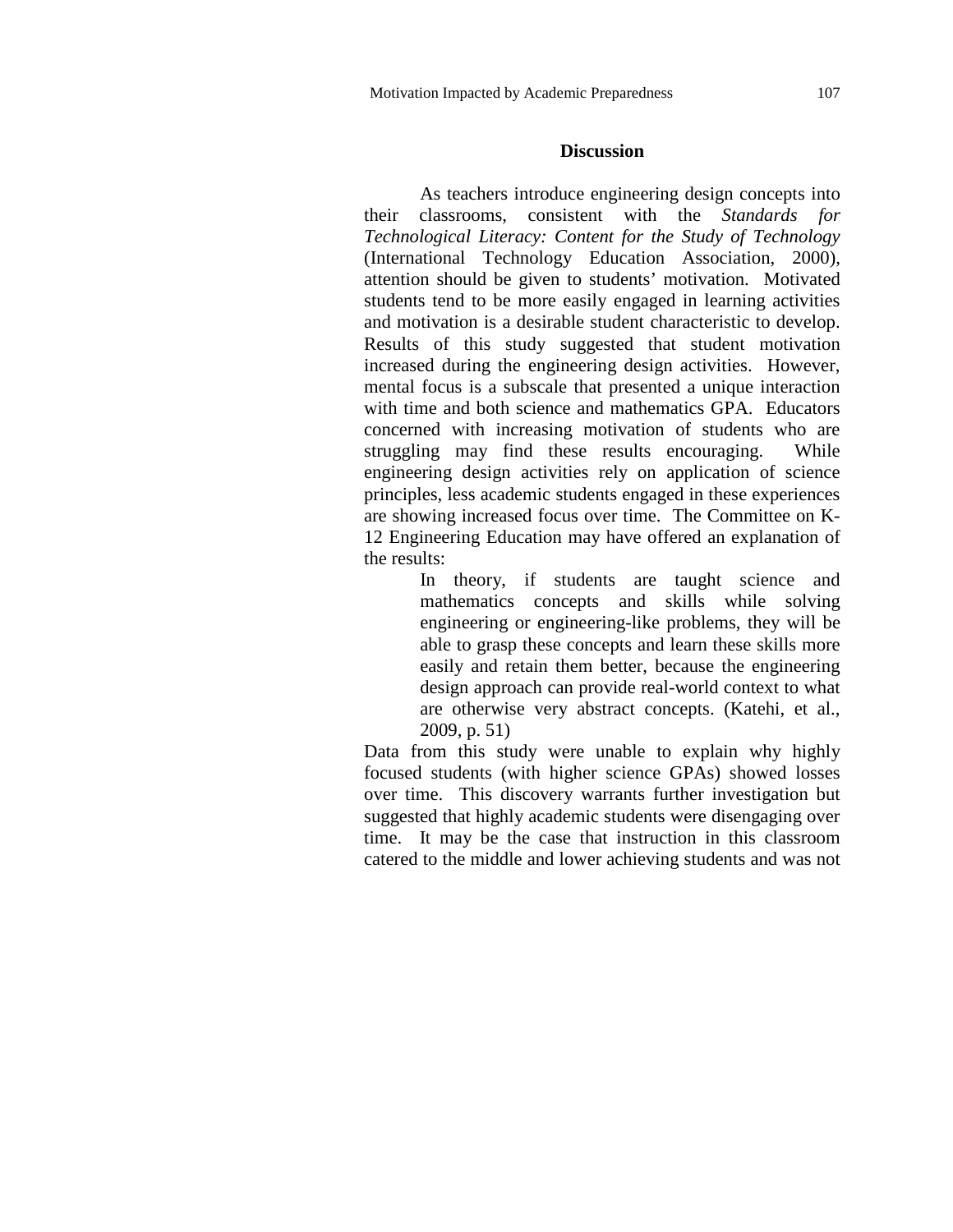developmentally appropriate for the advanced students thus, they were not adequately challenged.

The absence of a significant correlation between four of the five motivation subscales indicated that the introduction of engineering concepts did not have a differential impact on students of various academic backgrounds. This result preserved the positioning of technology education in a general education context. The finding of this study was that students struggling academically were not disadvantaged in terms of motivation as they encountered and experienced engineering design thinking processes. All students benefited from an education that included engineering design thinking.

# **Recommendations for Future Research**

Students in this study were measured during one academic year. This single snapshot of a child's development showed some growth in motivation and may represent a larger pattern. In 12 years of education and potentially post secondary education, does the growth pattern identified and discussed above continue? The holistic impact of a multiyear sequence of articulated technology courses may have some synergistic benefits for students beyond the simple sum of the parts. Educators and policy makers may be better able to allocate resources to support technology education with evidence that students exhibit a sustained increase in motivation.

Students who are highly successful in previous science courses demonstrated a reduction in metal focus while their less successful peers gained. This finding warrants further investigation. Why did these students decline in their motivation? One hypothesis is that the course was not substantially challenging for these students. An alternative hypothesis is that these students were successful in very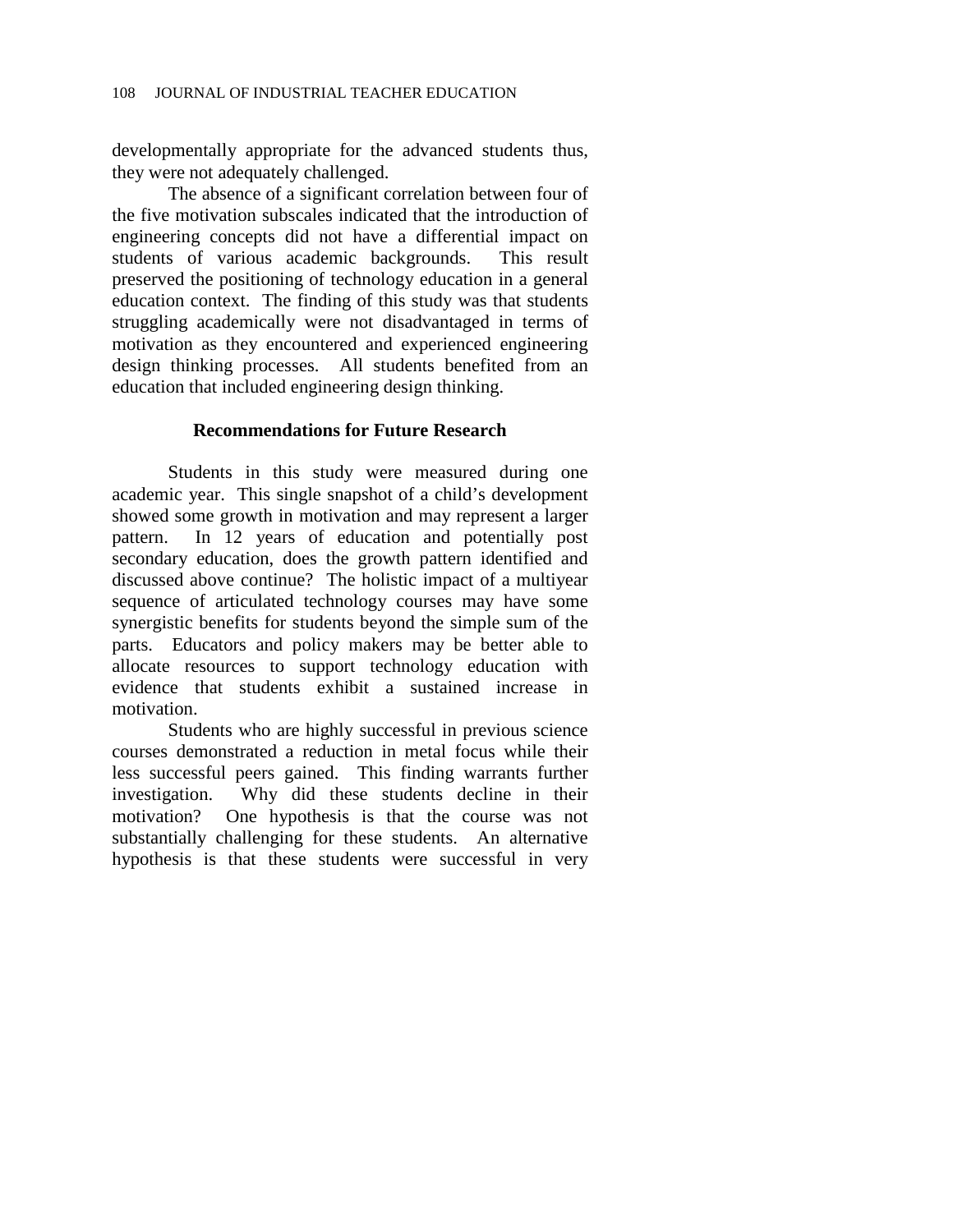structured programs of study and found the open ended application of scientific principles to be frustrating. The later hypothesis suggests another complex question about the differences between successful students in mathematics and science. Highly successful students in mathematics did not show a significant decline in motivation in this study.

In this study, students designed, fabricated, tested and redesigned electric powered vehicles. Further research might attempt to isolate what factors regarding design yield the greatest results in terms of motivation and its impact on student learning. *Changing the Conversation* (National Academy of Engineering, 2008) suggested that the public conception of engineering be focused on the societal impacts of solutions. The design challenge for this study was related to developing alternative power technology for transportation. To what extent are the potential environmental and social impacts a factor in the student's interest and motivation in this project? The educator's choice of design challenge may impact student's motivation related to the solution's potential impact on society. Additional study might seek to identify the impact of limiting solutions to conceptual design rather than full implementation cycles. Can high school students learn (and be motivated to learn) successfully from conceptual design, or do they benefit substantially from implementation of the designed solution based on the experiential feedback of success and failures with opportunities for redesign and testing? Full implementation of student designs has the potential to engage the psychomotor domain of student development. Historically, technology education has been very successful and highly regarded for its ability to engage students' psychomotor domains. Further study may discover a link facilitated through design implementation that successfully engages psychomotor, cognitive and affective domains simultaneously.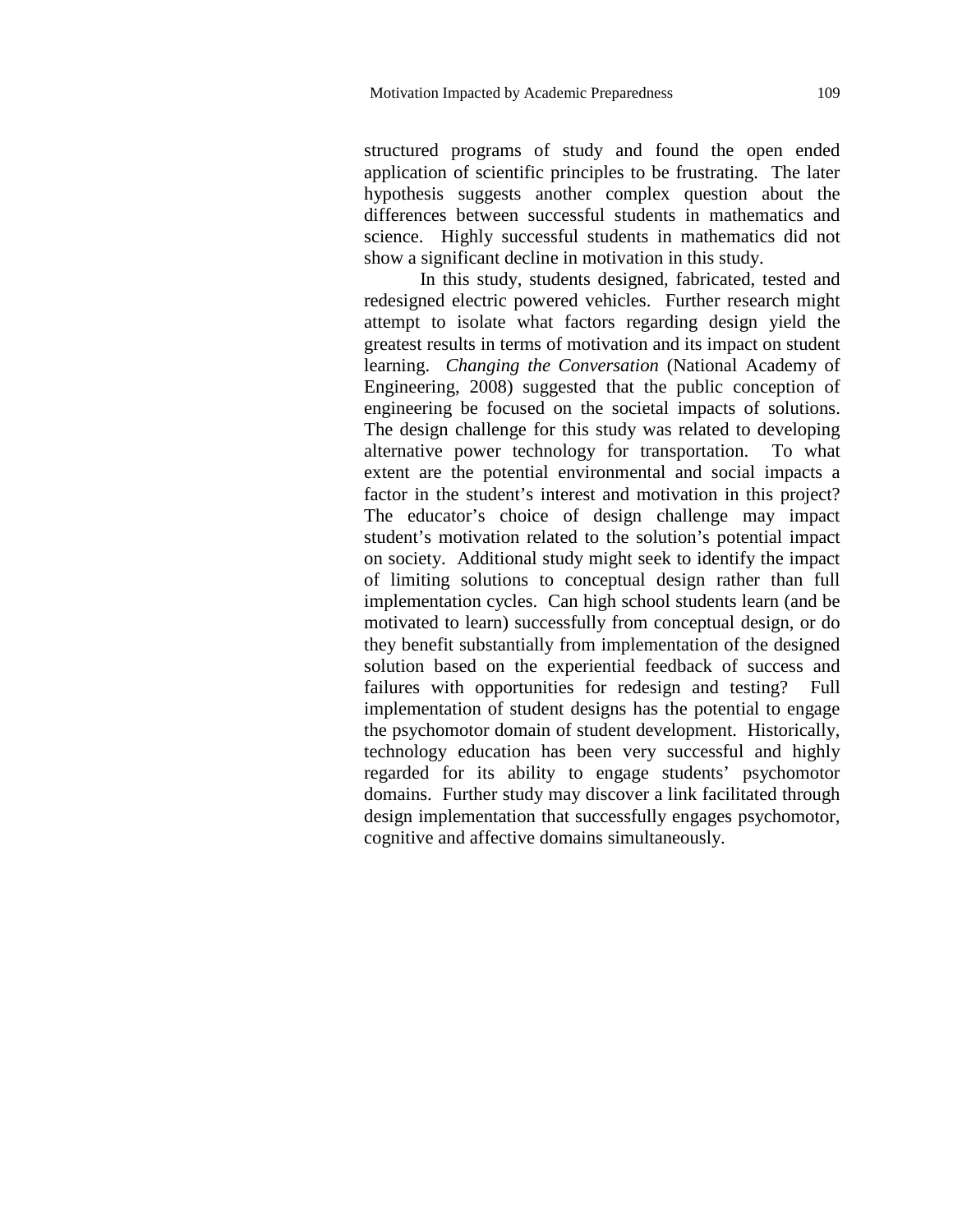#### **Acknowledgement**

This material is based on work supported by the National Science Foundation under Grant Number ESI-0426421. Any opinions, findings, and conclusions or recommendations expressed in this material are those of the author(s) and do not necessarily reflect the views of the National Science Foundation.

#### **References**

- Bates, D., Maechler, M., & Dai, B. (2008). lme4: Linear mixed-effects models using S4 classes (Version 0.999375-22).
- Bransford, J. D., Brown, A. L., & Cocking, R. R. (Eds.). (2000). *How People Learn: Brain, Mind, Experience, and School: Expanded Edition* Washington, D.C.: National Academy Press.
- Dally, J. W., & Zhang, G. M. (1993). A Freshman Engineering Design Course. *Journal of Engineering Education, 82*(2), 83-91.
- Dunlap, J. C. (2005). Problem-Based Learning and Self-Efficacy: How a Capstone Course Prepares Students for a Profession. *Educational Technology Research and Development, 53*(1).
- Electrathon America (2007). Electrathon America Electric Vehicle Competition Retrieved July 15, 2007, from <http://electrathonamerica.org/>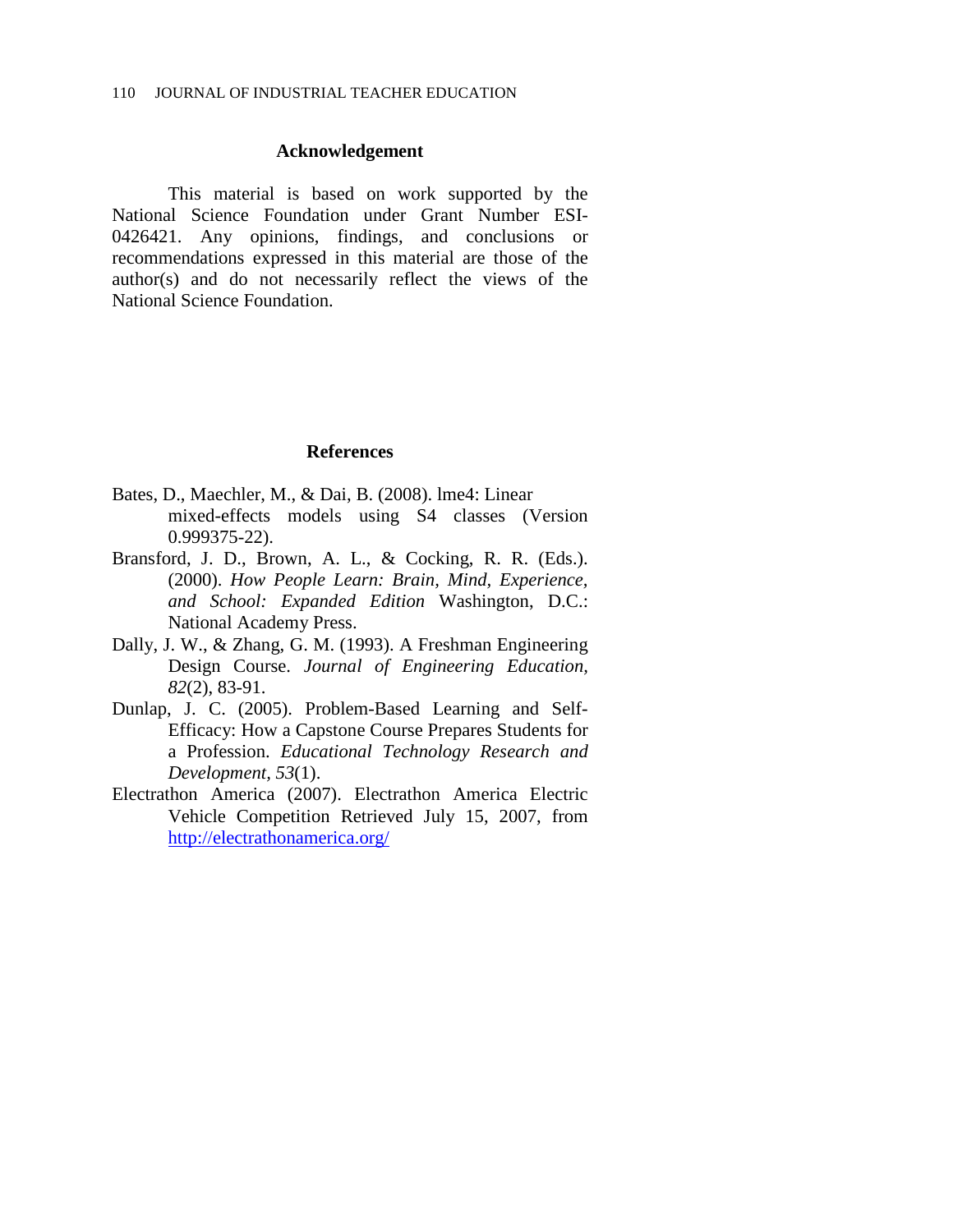- Griffith, D. S. (2005). *FIRST Robotics as a model for experiential problem-based learning: A comparison of student attitudes and interests in science, mathematics, engineering, and technology.* Unpublished Dissertation, Clemson University.
- Hox, J. (2002). *Multilevel Analysis Techniques and Applications*. New Jersey: Lawrence Erlbaum Associates.
- Insight Assessment (2006). *California Measure of Mental Motivation: Score Interpretation Document*. Millbrae: Insight Assessment.
- Insight Assessment (2007a). California Measure of Mental Motivation User Manual Retrieved July 15, 2007, from [http://www.insightassessment.com/pdf\\_files/Manual%2](http://www.insightassessment.com/pdf_files/Manual%20CM3%202006.pdf) [0CM3%202006.pdf](http://www.insightassessment.com/pdf_files/Manual%20CM3%202006.pdf)
- Insight Assessment (2007b). Tools to Evaluate Reasoning and Critical Thinking Retrieved July 15, 2007, from <http://www.insightassessment.com/test-cm3.html>
- International Technology Education Association (1996). *Technology for All Americans: A Rationale and Structure for the Study of Technology*. Reston, VA: Author.
- International Technology Education Association (2000). *Standards for Technological Literacy: Content for the Study of Technology*. Reston, VA: Author.
- Katehi, L., Pearson, G., & Feder, M. (Eds.). (2009). *Engineering in K-12 Education*. Washington, D.C.: The National Academies Press.
- Lentz, K., & Boe, N. (2004). Implementing Technology in Elementary Schools. *Technology and Children, 9*(2), 19-20.
- Lewis, T. (2004). A Turn to Engineering: The Continuing Struggle of Technology Education for Legitimization as